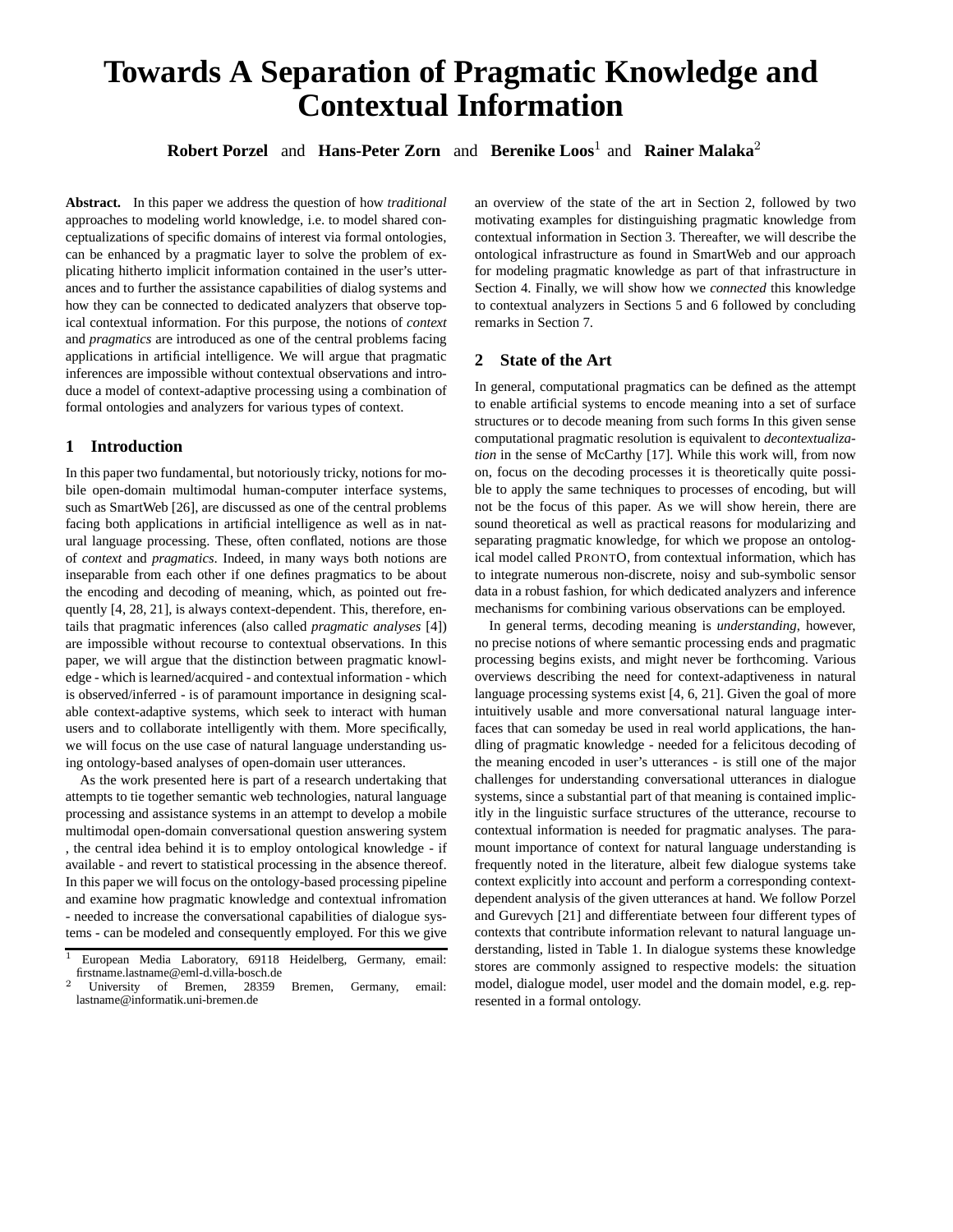**Table 1.** Context-types, content and their models

| types of context         | information observed   | context model     |
|--------------------------|------------------------|-------------------|
| situational context      | time, place, etc       | situation model   |
| discourse context        | what has been said     | discourse model   |
| interlocutionary context | user/system properties | user/system model |
| domain context           | ontological knowledge  | domain model      |

Recently developed multi-modal dialogue systems [27, 13, 23] equipped with the ability to understand and process natural language utterances from one ore more domains often employ ontologies as a formal, explicit specification of shared conceptualizations of their domains of interest [10]. At the same time the emerging Semantic Web [2] employs such formal conceptualizations to add semantic information to textual and other data available on the Internet. Efforts originating in various W3C and Semantic Web projects brought about several knowledge modeling standards: Resource Description Framework (RDF), DARPA Agent Mark-up Language (DAML), Ontology Interchange Language (OIL) and the Ontology Web Language standards (OWL (Lite, DL, Full)). $3$ 

Therefore, numerous mobile dialogue systems, such as MATCH, SmartKom or SmartWeb [27, 13, 26], employ ontologies to represent spatial and navigational knowledge; to support car, motorcycle and pedestrian navigation. Existing navigation ontologies [16, 12] describe route mereologies, which do not capture contextual dependencies. The same holds true for other domain ontologies used by the individual system(s), e.g. models of domains such as sports, entertainment and the like. Also, while ontologies commonly model a more or less static world, conceptual and common-sense knowledge [25, 11, 5] based on the standard combinations of frame- and description logics, contextual knowledge is induced in specific *instances* and highly dynamic states of affairs. In natural language processing many ambiguities arise, which can be resolved only by recourse to different contexts, e.g. discourse context has to be taken into account for reference resolution [9], domain context for hypothesis verification [22] or situational context for resolving pragmatic ambiguities [20].

Visible in all systems that are limited to an impoverished contextual analysis and precompilations, was their restrictedness in terms of their understanding capabilities, rendering them unscalable and in the case of more conversational input undeployable. This evidently shows up in the fragility of systems that fail when confronted with imperfect or unanticipated input, usually that also include perfectly unambiguous utterances that stray but a little from a scripted demo dialogue. Human conversations are between partners that share a rich background of pragmatic knowledge (involving topical observations of both more static & more dynamic contexts) without which natural language utterances become ambiguous, vague and incomplete. An interpreter with little contextual awareness and pragmatic reasoning will encounter problems and fail frequently; one which does not fail in unexpected or more complex situations is called *robust*. Several means have been used to increase robustness ranging from rules for grammatical relaxations, automatic acquisition of semantic grammars, automatic spelling correction to on-line lexical acquisition and out-of-vocabulary recognition. These so-called *low-level techniques* [4] have not solved the problem of enabling a system to react felicitously in dynamic contexts and for multiple domains. These techniques fail to assume a pragmatics-based approach where the fact that the user has an intention, communicated via a message, which has to be reconstructed by recourse to the current context, is explicitly taken into account. Therefore, today's systems using *pragmaticsfree* ontologies face two options. One is to to restrict themselves to single applications with clearly defined application-specific contexts, e.g. offering single domain services - such as providing information about soccer scores - or guiding only pedestrians - always on foot and always on the shortest path. The other is to force the user to explicate each possible contextual parameter, which means reverting to controlled and restricted processing techniques.

However, if we wish to make use of (or combine) semantically described web services, which offer vast ensembles of tunable parameters, e.g. route, weather, and geo-services, or to employ semantic information extraction applications in a variety of domains, e.g. sports or news, we must provide the means to decode the appropriate meaning based on pragmatic knowledge and context-specific topical information. Moreover, we would like to do so in the least invasive way, i.e. minimizing the amount of information that needs to be obtained by asking the user in order to maximize dialogical efficiency and user satisfaction.In the following we motivate and describe how the ontologies used in the SmartWeb project were adapted to provide a principled approach for encoding pragmatic knowledge.

## **3 Contextual Information and Pragmatic Knowledge at Play**

As mentioned above we apply our model of pragmatic knowledge and context-dependent processing to enhance the conversational understanding and ensuing assistance capabilities of dialog systems. While there exists quite a slippery slope where semantic processing ends and pragmatic assistance begins, we will try to motivate this distinction by means of two sample scenarios employed as running examples throughout this paper.

A question such as *How often was Brazil world champion?* poses a challenge to conversational open-domain dialog systems as the discourse domain of the utterance is not made explicit by the user. Since we regard the modeling of pragmatic knowledge as a major challenge for such systems and - in contrast to controlled systems - want the user to be able to make utterances in any domain of interest without placing the burden of explicating the exact context on him or her, we have to find a systematic and scalable way of modeling:

- that the pragmatic knowledge that a *correct* or felicitous answer to such a question (or many others for that matter) simply depends on what is talked about, and
- that any *intelligent* interlocutor has to know, keep track of or infer what is being talked about.

While these two statements may sound trivial, they are not. For one, the first statement expresses a fundamental bit of pragmatic knowledge that, to the best of our knowledge, has been proposed, implemented and evaluated in dialog systems only by Zorn et al. [15].<sup>4</sup>. This model explicetely and formally expresses such pragmatic knowledge, e.g. a bit that expresses that the *theme* of an utterance what is new, unknown and asked about - depends on the given *rheme* - what is old, known and has been talked about. In Section 4 we show describe the corresponding ontological framework and in Section 5 how we integrate such knowledge with actual contextual observations, which as expressed in the second statement and can be regarded as an *observational* task assigned to the discourse model.

<sup>3</sup> See www.w3c.org/RDF, www.ontoknowledge.org/oil, www.daml.org, and www.w3.org/2004/OWL for the individual specifications.

 $4$  Of course, as shown in Section 2 most systems assume an implicitely given domain context or employ various shortcuts to deal with problems of underspecification.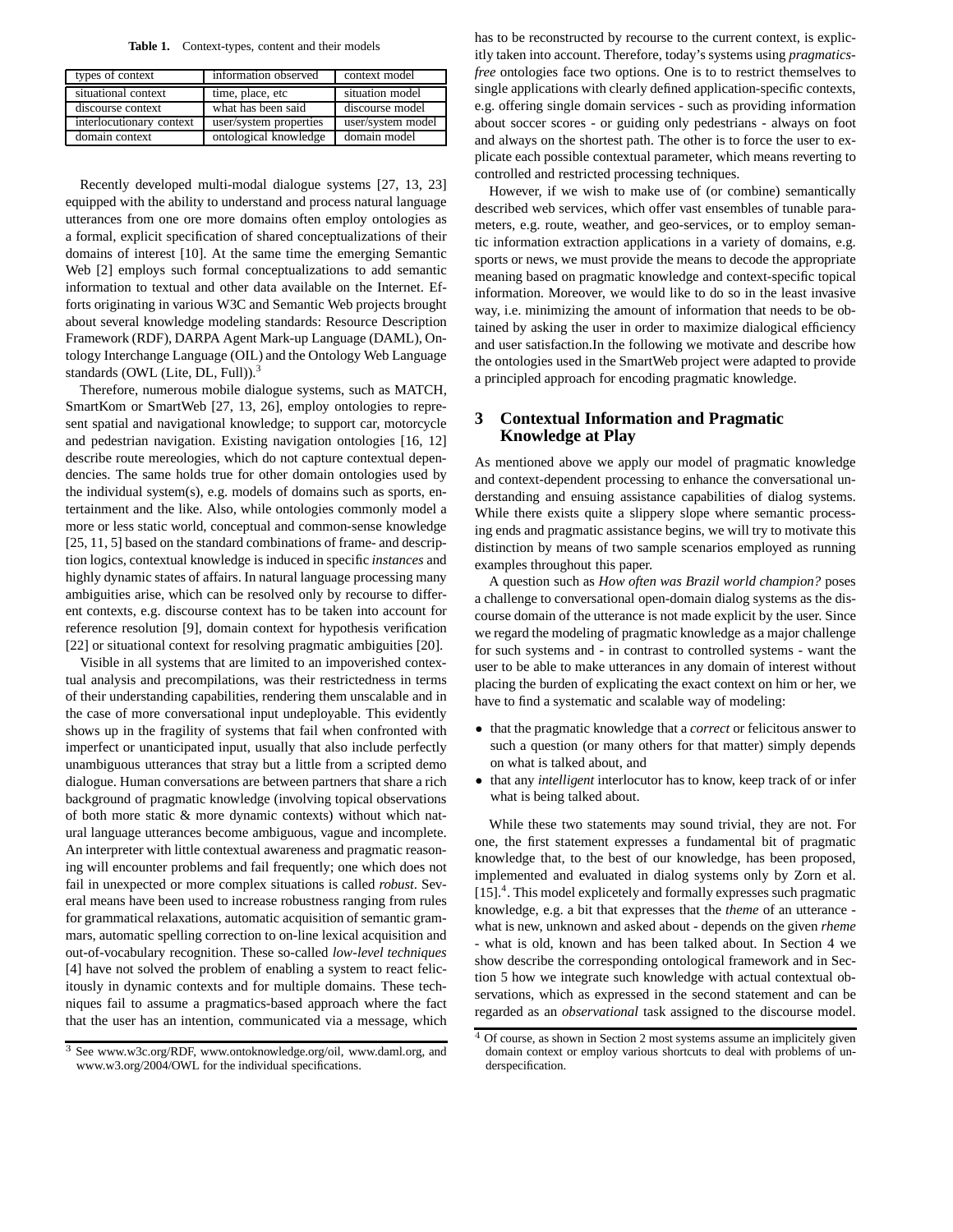That is to keep track and make inferences about what is being talked about or, in our terminology, to observe the given rheme at hand, which - as all contextual information - can change dynamically and even rapidly.

In a mobile dialog system contextual information is of high significance as a user expects the offer of topical services, while navigating through a dynamically changing environment (e.g. changing precipitation- and temperature levels and or traffic- and road conditions), which makes the adequate inclusion of extra-linguistic knowledge and context-sensitive processing inevitable for the task of felicitous navigational assistance. The necessity to couple extra-linguistic situative with pragmatic knowledge in the domain of spatial navigation has been demonstrated before [20, 14]. Some more obvious examples are given below:

- For instance, a pedestrian might prefer public transportation over walking when it is raining even for smaller distances.
- A motor bicyclist might prefer to use winding country roads over interstate highways when it is warm and sunny, but not, when road conditions are bad.
- A car driver might like to take a spatially longer route if shorter ones are blocked or perilous.

As mentioned above, existing navigation ontologies [16, 10] describe route mereologies, which do not capture contextual dependencies. Given a single application-specific context, e.g. guiding only pedestrians - always on foot and always on the shortest path, we can employ such a *context-free* ontology. However, if we wish to make use of the many tunable parameters offered by today's route planning and navigational systems one must provide the means to determine the right setting depending on the actual situation at hand in the least invasive way, i.e. minimizing the amount of parameters and settings obtained by bothering the user. In the following we motivate our ontological choices and describe the infrastructure employed in our approach to model the needed pragmatic knowledge for solving both sample use cases described above.

## **4 Pragmatic and other Ontologies in the SmartWeb Project**

In order to allow systems such as the SmartWeb prototype [23] to employ a wide range of internal and external ontologies several ontological commitments and choices have to be made. The most relevant for our work are described below.

**Foundational & Ground Knowledge:** An important aspect in ontology engineering is the choice of a foundational layer, which is used to guarantee harmonious alignment of various independently crafted domain ontologies and their re-usability. The SmartWeb foundational ontology [5] is based on the highly axiomatized Descriptive Ontology for Linguistic and Cognitive Engineering (DOLCE) It features various extensions called *modules*, e.g. the Ontology of Plans and a module called *Descriptions & Situations* [8]. As the focus of our work lies on an application and elaboration of the latter module, it will be described more closely in the following section. Additional to the foundational ontology, a domain-independent layer is included which consists of a range of branches from the less axiomatic SUMO (Suggested Upper Merged Ontology ontology [18]), which is known for its intuitive and comprehensible structure. Currently, the SmartWeb Integrated Ontology (SWINTO) features,

next to the foundation and domain-independent layers, several domain ontologies, i.e. a SportEvent-, a Navigation-, a WebCam-, a Media-, and a Discourse-Ontology.

**Pragmatic Descriptions & Situations:** The Descriptions & Situations framework is currently the sole ontological framework for representing a variety of reified contexts and states of affairs. In contrast to physical objects or events, the extensions of ontologies by non-physical objects pose a challenge to the ontology engineer. The reason for this lies in the fact that non-physical objects are taken to have meaning only in combination with some other *ground* entity. Accordingly, their logical representation is generally set at the level of theories or models and not at the level of concepts or relations. According to Gangemi and Mika [8] this is not generally true as recent work can address non-physical objects as first-order entities that can change, or that can be manipulated similarly to physical entities. So in many cases relations and axioms modeled and applied for physical entities are also valid for non-physical ones. Therefore, a modeling pattern was devised that connects:

- COURSES OF EVENTS sequenced by PERDURANTS, i.e. processes within the ground ontology, such as QUESTIONING,
- FUNCTIONAL ROLES played by ENDURANTS, i.e. objects within the ground ontology, such as a type of EVENT or BUILDING,
- PARAMETERS valued by REGIONS, i.e. scalar phenomena, such as TEMPERATURES or DOMAINS

For endowing the SmartWeb ontologies with a pragmatic layer, we, therefore, decided to employ the *Descriptions & Situations* (D&S) module and its modeling patterns. The central modeling choice that arises hereby concerns the question of how fine-grained such a description and relation hierarchy should be that links the corresponding courses, roles and parameters to elements of the ground ontology. Hereby the classic trade-off between modeling and axiomatization comes into play, i.e. if a corresponding axiomatization should bear the burden of associating the pragmatically grouped items of the ground (domain) ontologies, e.g. SOCCER DISCOURSE, WORLD CUP and QUESTIONING for describing the pragmatic context of a given question. In either case this elaboration of the *Descriptions & Situations* module extends the notion of deriving an instance (situation) from a description by modeling a more general pattern of pragmatic knowledge.

## **5 Connecting Pragmatic Knowledge with Contextual Observations**

Our context model - used for observing contextual information - is implemented as a module, called Situation and Context Module (Sit-CoM) within SmartWeb's dialog manager. It interacts with the dialog manager's iHUB middle-ware [24] . The internal communication format in SmartWeb is a RDFS adapted derivative of the EMMA w3c standard called SWEMMA. A SWEMMA document is a collection of instances, the actual interpretation is embedded within instances of a discourse and a special EMMA domain ontology. Within the dialog manager these EMMA documents are stored in an A-box. All dialog manager components access a common A-box per turn, the internal iHUB contains only pointers to the root instance of an interpretation within this A-box. Each dialog component then adds its own interpretation to the EMMA document.

SitCoM receives the semantic interpretation via the iHUB, which has been processed by the modality specific recognizers (e.g. for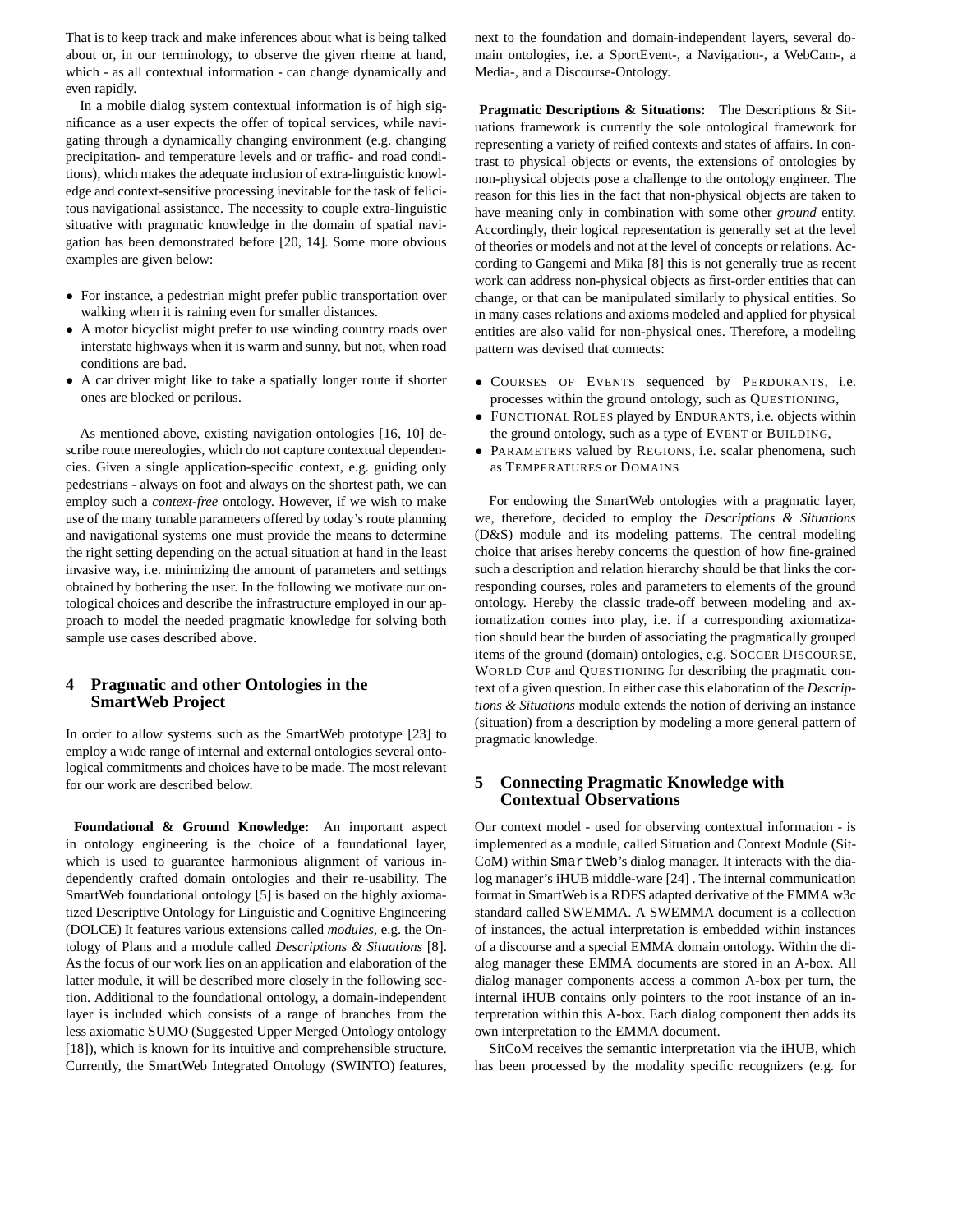speech and gesture), parser and discourse model components before. The task for SitCoM is to change the semantic representation in such way that contextual information is semantically represented, as if the user would have done so explicitly. If no pragmatic descriptions are applicable the A-box is not modified and the message is sent back to the iHUB without any changes. For a pragmatic description to be applicable means that any of the ground entities contained in the SWEMMA document have been connected to COURSES OF EVENTS, FUNCTIONAL ROLES or PARAMETERS via the respecitve relations *sequenced by*, *played by* or *valued by*.

If SitCom can apply its pragmatic knowledge it will enhance the semantic representation of the user utterance. This is done either by specializing a concept or inserting missing instances into the interpretation. The necessary information stems from connections established to context providing services or sensors. Currently, we query web services for topical weather and road conditions, establish the user's current position via GPS build into the mobile device and communicate with other components of the system to obtain discourse and temporal information.

As stated above in a mobile dialogue system contextual information is of paramount importance as the user expects the offer of topical services. This alone makes the adequate inclusion of contextual factors intertwined with the corresponding pragmatic knowledge inevitable for the task of navigational assistance.

However, a closer examination shows that in a truly open domain system, such as SmartWeb, virtually every utterance becomes ambiguous in an open-domain context. Looking, again, at the question introduced above, i.e. *How often was Brazil world champion?*, we find that, without knowing the domain at hand, i.e. which type of sport - soccer, beachball or else - is talked about, it is not possible to answer these questions directly. Currently, this problem is handled by either restricting NLU systems to a pre-specified (hard-coded) domain or shifting the pragmatic disambiguation task back to the user, by asking him or her to specify the needed information, thereby producing less efficient and more cumbersome dialogues.

## **6 Adding Context to the System**

Our context model - used for observing contextual information - is implemented as a module, called Situation and Context Module (Sit-CoM) within SmartWeb's dialog manager. It interacts with the dialog manager's IHUB middle-ware [24] . The internal communication format in SmartWeb is a RDFS adapted derivative of the EMMA w3c standard called SWEMMA. A SWEMMA document is a collection of instances, the actual interpretation is embedded within instances of a discourse and a special EMMA domain ontology. Within the dialog manager these EMMA documents are stored in an A-box. All dialog manager components access a common A-box per turn, the internal IHUB contains only pointers to the root instance of an interpretation within this A-box. Each dialog component then adds its own interpretation to the EMMA document.

SitCoM receives the semantic interpretation via the IHUB, which has been processed by the modality specific recognizers (e.g. for speech and gesture), parser and discourse model components before. The task for SitCoM is to change the semantic representation in such way that contextual information is semantically represented, as if the user would have done so explicitly. If no pragmatic descriptions are applicable the A-box is not modified and the message is sent back to the IHUB without any changes. For a pragmatic description to be applicable means that any of the ground entities contained in the SWEMMA document has been connected to COURSES OF EVENTS, FUNCTIONAL ROLES or PARAMETERS via the respecitve relations *sequenced by*, *played by* or *valued by*. Additional inferencing mechanisms are needed for selecting appropriate descriptions, insertions of appropriate concepts and instances and combinations of observations, which have been proposed and are described in greater detail by Chang et al [3], Porzel et al. [20].

If SitCom can apply its pragmatic knowledge it will enhance the semantic representation of the user utterance. This is done either by specializing a concept or inserting missing instances into the interpretation. The necessary information stems from connections established to context providing services or sensors. Currently, we query web services for topical weather and road conditions, establish the user's current position via GPS build into the mobile device and communicate with other components of the system to obtain discourse and temporal information.

If SitCoM can apply its pragmatic knowledge it will enhance the semantic representation of the user utterance. This is done either by specializing a concept or inserting missing instances into the interpretation. The Situation and Context Module (SITCOM) is connected to other dialog processing modules, i.e. Speech Interpretation (SPIN), Fusion and Dialog Engine (FADE), Reaction and Presentation Manager (REAPR), the EMMA Unpacker/Packer that handles communication with the multimodal recognizer and the semantic mediator which manages access to the knowledge access services, within SmartWb's multimodal dialog processing architecture. In the following we will describe the processing steps undertaken by our module.

**Collecting Pragmatic Descriptions:** The SitCoM algorithm performs two passes over the instances contained in the SWEMMA documents found in the iHUB. These instances are part of the ground ontology and are bound via their respective properties to pragmatic description modelled in our pragmatic ontology (PrOnto). This way, the ground entities *evoke* certain description which describe contexts or situations in which the given concept may play a role. In the first pass, all these evoked descriptions are collected and put in an *active descriptions* pool.

**Context Sources:** The interface to the sensor data is encapsulated into so called context sources. These context sources are identified by a concept from the ground ontology and provide the context information as instance of this concept or a subclass of it. The context information can be a set of instances, in this case, the identifying concept is the anchor instance. Below, we describe a set of sources that are currently analyzed by our module.

- A GPS Receiver connected to the user device delivers current location data to the dialog manager which is passed as *external message* to SitCoM by the IHUB in small intervals. The GPS context source uses a web service to resolve the exact address using inverse geocoding. This information is cached and only updated if the location has changed significantly.
- The Weather Service context source polls a Web Service for current weather conditions depending on the current location.
- The Time context source encapsulates time information from the real time clock.
- This context source provides the current domain as recognized by a domain recognizer.

**Context Insertion Step:** These descriptions are matched against the context information and - if applicable - accordingly special-